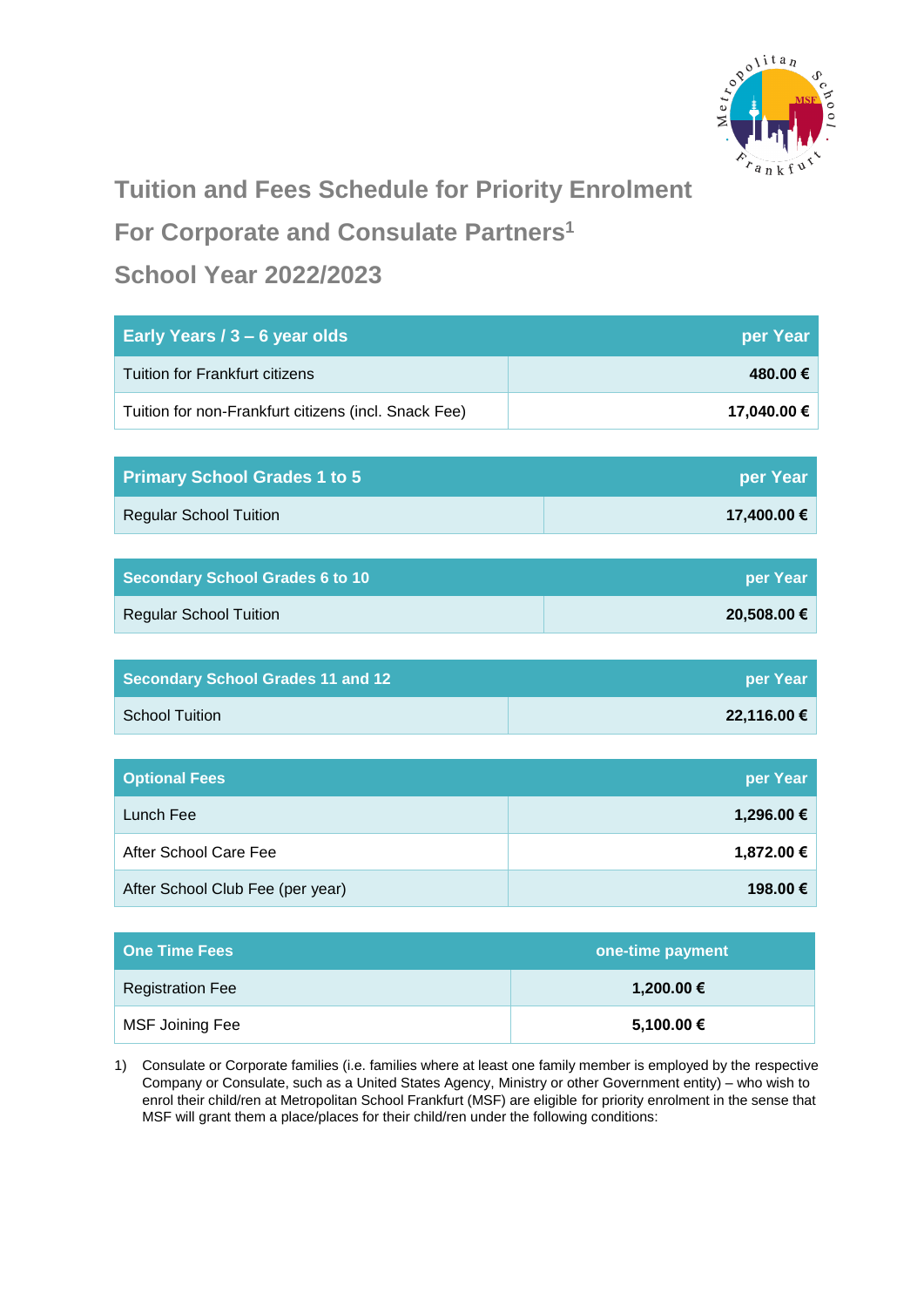

- (a) MSF has places available in the age-appropriate class/es for the child/ren. Age appropriate means according to the cut-off date policy of MSF as outlined on MSF website in the "Admissions" section
- (b) The child/ren can benefit from the MSF programme i.e. they meet MSF´s academic entry requirements in line with the MSF curriculum standards.
- (c) Completed application forms are submitted to the MSF admissions department by no later than 30<sup>th</sup> June for the following academic year starting in August. The school will make an effort to extend the 30<sup>th</sup> June deadline throughout the entire following school year.

## **1. Registration Fee**

The Registration Fee is a one-time fee covering the cost of admitting, assessing and registering a child. It is due within two weeks after having received the acceptance letter.

#### **2. Joining Fee**

The Joining Fee of 5,100 € is a one-time fee for Metropolitan School Frankfurt gGmbH's (MSF or the School) enrollment of the child on the MSF student role as of the first day of school. This fee is payable within four weeks of having received the school contract. For students attending the School for 60 days or less only half of this fee is payable.

#### **3. Early Years' Tuition and Fees**

For children registered as Frankfurt citizens the Early Years Tuition is being paid to MSF by the City of Frankfurt, so the Parents' fees are reduced by the amount of the applicable City of Frankfurt subsidy. Parents registered for the MSF Snack Programme pay a 40 € per month Snack Fee for a morning and afternoon fruit/vegetable snack.

The Early Years Tuition covers supervision and teaching services from 8:00 – 17:30 during Early Years School days according to the MSF Calendar. The MSF core programme runs from 8:30 - 15:30

#### **4. Primary and Secondary School Tuition**

The Tuition covers the School Day which starts at 8:30 and finishes at 15:30 during school days according to the MSF School calendar.

#### **5. Secondary School Tuition Grades 6 to 10**

The Tuition covers the School Day which starts at 8:25 and finishes at 15:30 during school days according to the MSF School Calendar.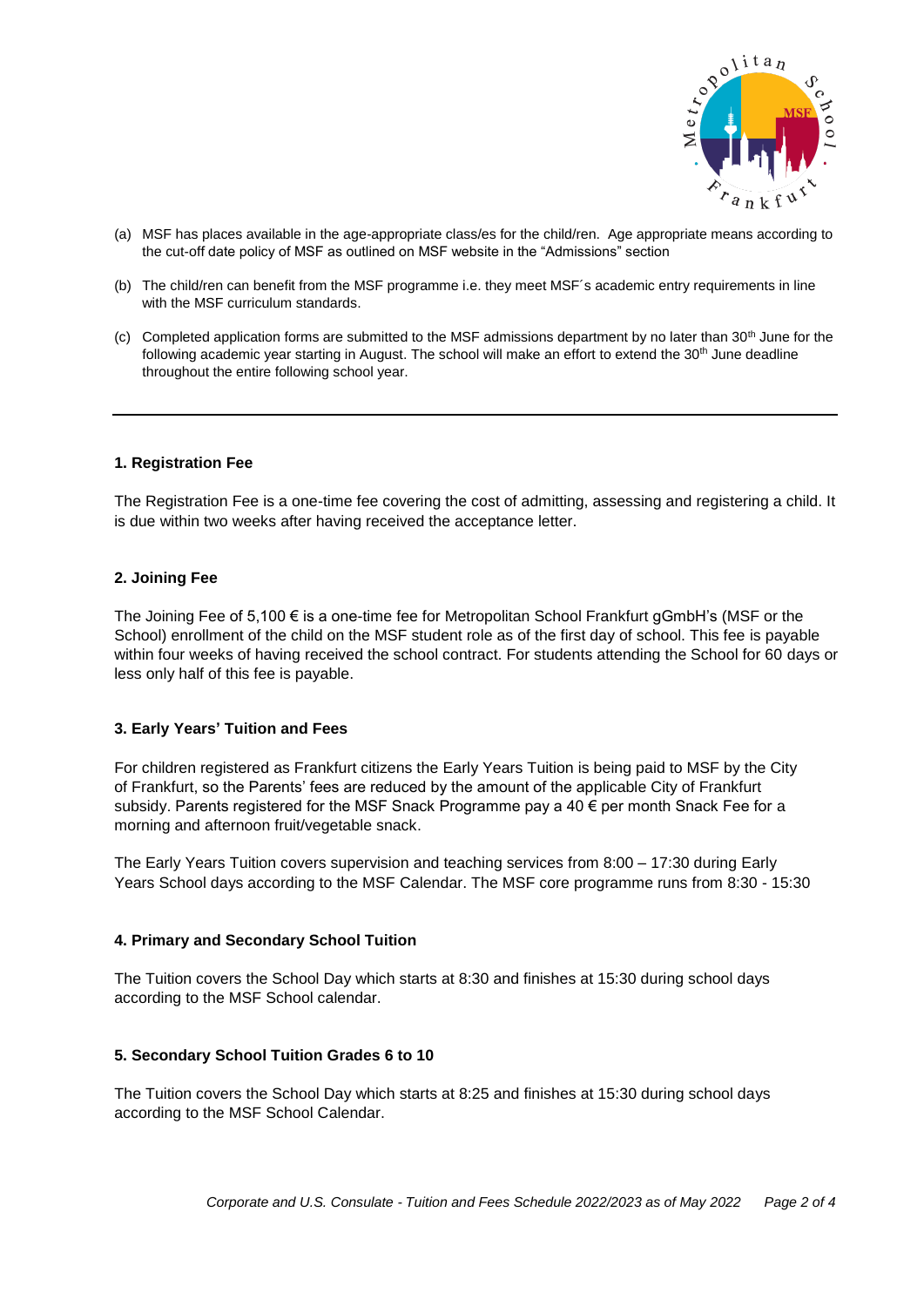

## **6. Secondary School Tuition Grades 11 and 12**

The Tuition covers the School Day which starts at 8:25 and finishes at 15:30 during school days according to the MSF School Calendar.

## **7. Late Enrolment and Early Termination**

For late enrolment and early termination the "Late Enrolment and Early Termination" schedule below applies:

## **Late Enrolment Payment Schedule**

| $1st$ day of school in         | Aug     | – Sep | <b>LOct</b> | Nov Dec |     | ⊟Jan ∶ | <b>Feb</b> | Mar | <b>Apr</b> | <b>May</b> | ' Jun |
|--------------------------------|---------|-------|-------------|---------|-----|--------|------------|-----|------------|------------|-------|
| % of annual Tuition<br>payable | $100\%$ | 100%  | 95%         | 85%     | 75% | 65%    | 55%        | 45% | 35%        | 25%        | 15%   |

## **Early Termination Payment Schedule**

| Termination effective<br>on the last day of | Aua | <b>Sep</b> | Oct | <b>Nov</b> | <b>Dec</b> | <b>Jan</b> | <b>Feb</b> | Mar | Apr | Mav     | Jun     |
|---------------------------------------------|-----|------------|-----|------------|------------|------------|------------|-----|-----|---------|---------|
| % of annual Tuition<br>payable              | 25% | 40%        | 45% | 50%        | 55%        | 65%        | 75%        | 85% | 95% | $100\%$ | $100\%$ |

For students leaving the School during the term of this contract there is a two month notice period effective as of the last day of the month (*zweimonatige Kündigungsfrist zum Monatsende*). The above table applies as of that effective termination date.

For students leaving at the end of the school year notice must be given by the  $31<sup>st</sup>$  March prior to the end of the school year.

In case any notice is given between the 31<sup>st</sup> March and the 31<sup>st</sup> July, the Early Termination Table above applies plus 25% of the following school year's tuition as the school will have hired teachers for the new school year based upon the number of students registered for the following school year.

Any termination of a signed MSF school contract for a new student before the beginning of the new school year, results in a due payment of 25% of the following school year's tuition.

## **8. Other Costs**

**School trips and excursions:** are charged separately. Starting in Grade 3 there are annual overnight school trips which enrich the overall educational programme. The cost varies depending on the length, venue and programme of the trip. Families who find it difficult to pay for these school trips should confidentially notify school management about their financial position in order to receive school funding for part or all of the relevant school trip cost.